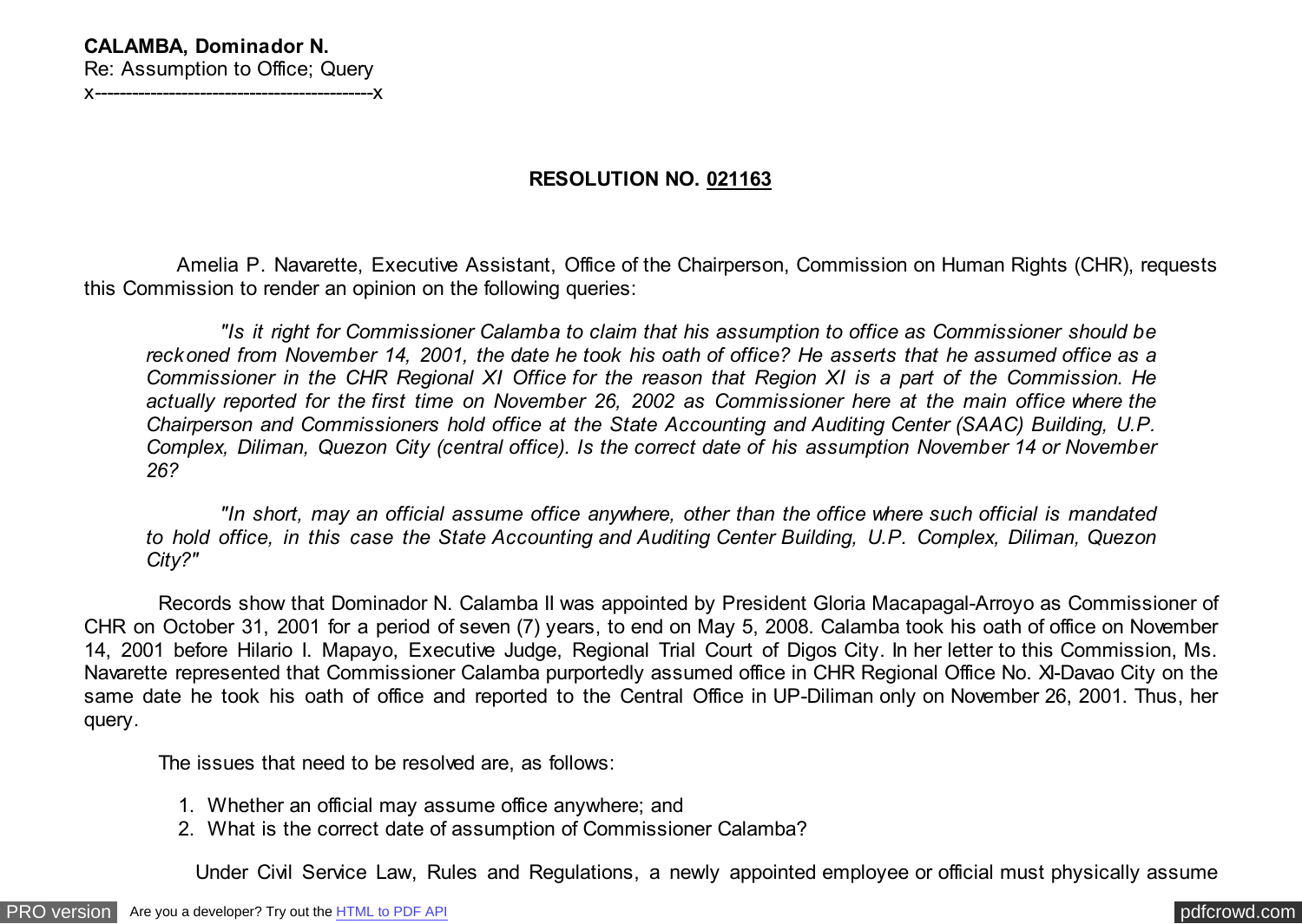his/her office, i.e., he/she must report to his/her place of assignment and perform the functions and duties of his/her work. This view is supported by **CSC Resolution No. 01-1341 dated August 8, 2001** wherein the Commission ruled, thus:

*"WHEREFORE, the Motion for Reconsideration of Atty. Khem N. Inok is hereby GRANTED. CSC Resolution No. 01-0016 is modified to the extent that in case of new appointment, physical assumption of the duties and functions of the office is required before one may be considered to have assumed duty. . . "* (Emphasis supplied)

 In the instant case, Commissioner Calamba is not considered to have physically assumed his position or office on November 14, 2001 since he is required to report to the Central Office and not in the Regional Office. This is clearly seen in his duties and responsibilities, to wit:

*"1. Collegially oversees/supervises the operations and the Constitutional mandates of the Commission on Human Rights;*

*"2. Collegially approves the financial transactions of CHR;*

*"3. Collegially carries out the programs and policies of the Commission;*

*"4. Performs legal counseling on the interpretation, application, enforcement, and violation of the laws pertaining to Human Rights and of the Commission's rules and regulations;*

*"5. Assists in the development and implementation of programs on human rights;*

*"6. Approves the filing of charges against perpetrators of human rights violations before proper agencies; and*

*"7. Performs other functions that may be assigned from time to time."*

 The enumerated functions of Commissioner Calamba indicate that he needs to personally interact and communicate with the other Commissioners and the Chairperson of CHR on a regular basis so that the CHR may be able to fully implement its constitutional and statutory mandates. Commissioner Calamba is not a newcomer to CHR since he was its former Regional Director, thus, he knows the duties and responsibilities that his new office requires. Consequently, he cannot insist that he can assume his position in the regional office since his place of work is in the Central Office.

 Since the duties and responsibilities of Commissioner Calamba requires him to report and perform his functions in the Central Office then it follows that his date of assumption should be reckoned on the date when he reported in the Central Office, that is, on November 26, 2001.

 **WHEREFORE**, the Commission hereby rules, as follows: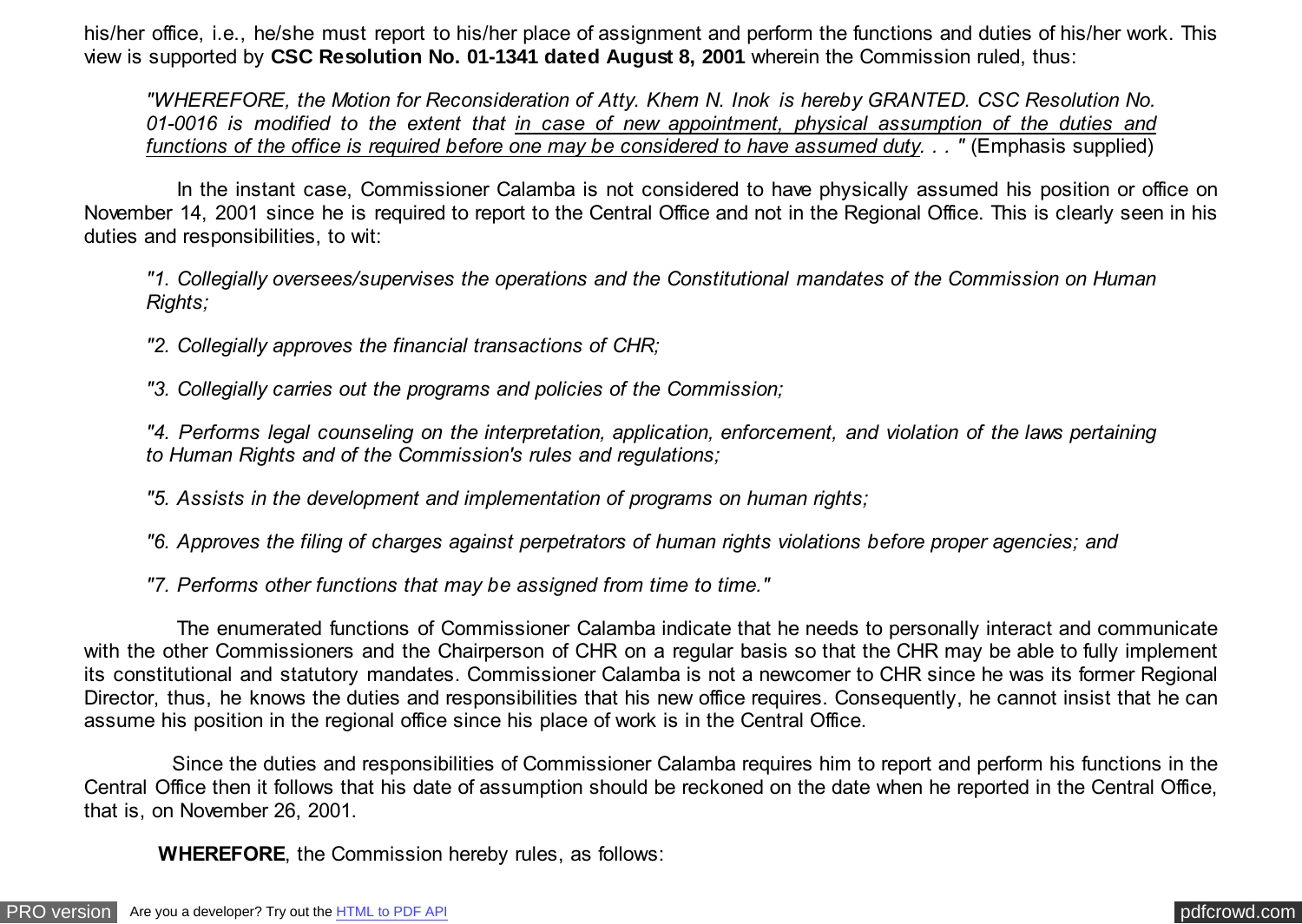- 1. Commissioner Dominador N. Calamba's duties and responsibilities requires him to hold office in the Central Office; and
- 2. His date of assumption should be reckoned on the date he reported in the Central Office and discharge functions and responsibilities of his office as a Commissioner of CHR.

Quezon City, SEP 09 2002

(Signed) **KARINA CONSTANTINO-DAVID** Chairman

(Signed) **JOSE F. ERESTAIN, JR. Commissioner** 

(Signed) **J. WALDEMAR V. VALMORES Commissioner** 

Attested by:

(Signed) **ARIEL G. RONQUILLO** Director III

[PRO version](http://pdfcrowd.com/customize/) Are you a developer? Try out th[e HTML to PDF API](http://pdfcrowd.com/html-to-pdf-api/?ref=pdf) compared to the CHTML of PDF API [pdfcrowd.com](http://pdfcrowd.com) *FPG/RTM/X4/Y6/rco(fuji13) O-02-0140/calamba*